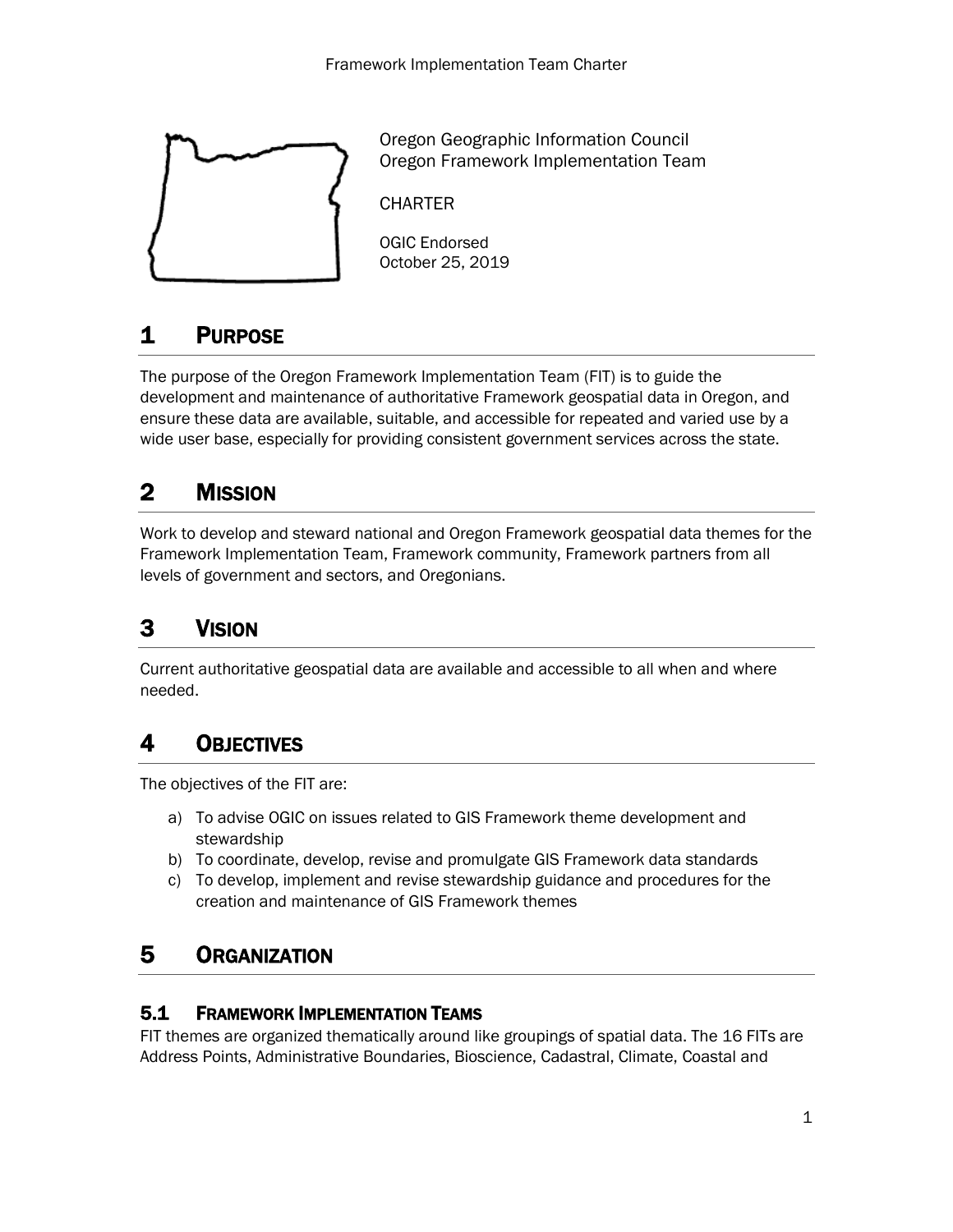Marine, Elevation, Geoscience, Geodetic Control, Hazards, Hydrography, Imagery, Land Use/Land Cover, Preparedness, Transportation, and Utilities.

#### 5.2 FIT MEMBERSHIP

Membership in FIT themes is voluntary and open to all levels of government, utilities, academia and the private sector. OGIC members are encouraged to promote FIT involvement from within their organization.

#### 5.2.1 FIT Chair

The Framework Coordinator shall chair the FIT. The responsibilities of the FIT Chair shall include:

- Preparation and distribution of an agenda, including location and time (in cooperation with FIT Lead)
- Chair FIT Leaders meetings (as defined below) and preside over decisions
- Provide executive oversight and leadership for individual FIT themes
- Appoint cross-theme workgroups and monitor their activities (in cooperation with FIT Theme Leads)
- Report to the OGIC Chair any FIT decisions and recommendations
- Ensure that minutes are accurate and publicly available (in cooperation with FIT Theme Lead)

#### 5.2.2 FIT Theme Lead

Each FIT theme shall have a Lead. The FIT Theme Lead shall be selected according to the FIT Theme Lead Selection Procedure<sup>1</sup> and subsequently endorsed by OGIC. Prior to the end of any FIT Theme Lead's term, a FIT theme shall review the Lead position and propose either renewal or leadership change to OGIC.

FIT Theme Lead responsibilities include:

- a) Preparation and distribution of theme meeting agendas, including location and time (in cooperation with FIT Chair)
- b) Chair FIT theme meetings and preside over decisions
- c) Appoint workgroups and monitor their activities (in cooperation with FIT Chair)
- d) Ensure that minutes are accurate and publicly available (in cooperation with FIT Chair)
- e) Use available communication channels to distribute and communicate information to FIT theme members, FIT Theme Leads, Framework community members, and Framework partners including but not limited to new and/or undocumented coordination needs and theme activities (in cooperation with FIT Chair)
- f) Work with FIT theme members and the FIT Chair to update the FIT theme charter as needed

 1

https://www.oregon.gov/geo/FIT%20Documents/Framework%20Theme%20Leads%20Selection%20 Procedure%20v1.0.pdf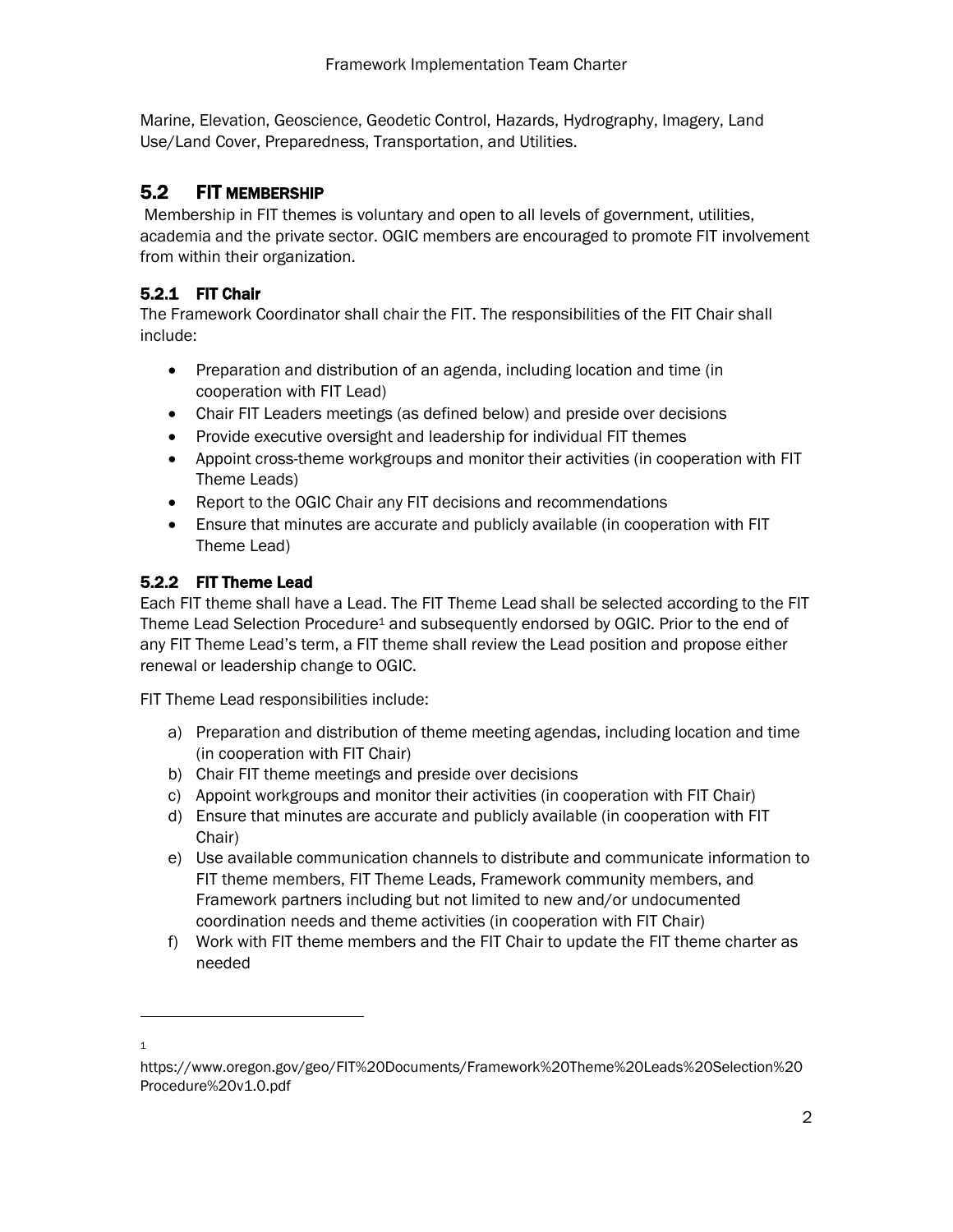Selection of new FIT lead:

FIT Theme Leads are selected using the FIT Theme Lead Selection Procedure. In the event that removal of a current lead is necessary due to non-performance issues including but not limited to conflict of interest or other ethics violations prior to the FIT Theme Lead's term conclusion, the replacement will be selected using the above selection procedure to complete the term duration. If members of a FIT Theme feel that multiple leads will benefit the FIT, a co-lead can be selected. Co-leads will be subject to the same terms as other FIT leads and documented in the FIT theme charter. OGIC will provide final endorsement of any new FIT Theme Lead or co-lead.

#### 5.2.3 FIT Leaders Standing Committee

Membership is composed of the Leads of the individual FIT themes. An individual may be the Lead for more than one theme although, related to voting, said individual would have single, not multiple, votes.

FIT Leaders meetings shall be guided by consensus rule of those attending the meeting. Decisions that do not have a consensus may be tabled until the next meeting. The Chair is the final arbiter if consensus cannot be reached in an appropriate amount of time and a decision is needed.

#### 5.2.4 FIT Workgroups

Workgroups may be established and abolished at the consensus of any individual FIT theme or at the direction of the Theme Lead or FIT Chair.

## 6 COORDINATION

Cross-theme coordination is fundamental to the success of Oregon's GIS Framework and the FIT themes. To support the mission of the Oregon FIT, FIT themes shall coordinate with other themes, bodies, and organizations as described in each FIT theme charter.

# 7 CHARTER REVISIONS

Charter revisions must be approved by two-thirds of the OGIC members. A minimum of one month's notice is required for any revisions to the charter.

# 8 FIT LEADERS MEETINGS

A minimum of two FIT Leaders meetings shall be convened each calendar year. The occurrence of these meetings shall be coordinated with the Standards Forums such that one or the other event occurs approximately every three months.

Additional FIT Leaders meetings may be called by a consensus of the FIT Leads or at the discretion of the Chair.

FIT Leaders meetings shall be guided by consensus rule of those attending the meeting. Decisions that do not have a consensus may be tabled until the next meeting. The Chair is the final arbiter if consensus cannot be reached in an appropriate amount of time and a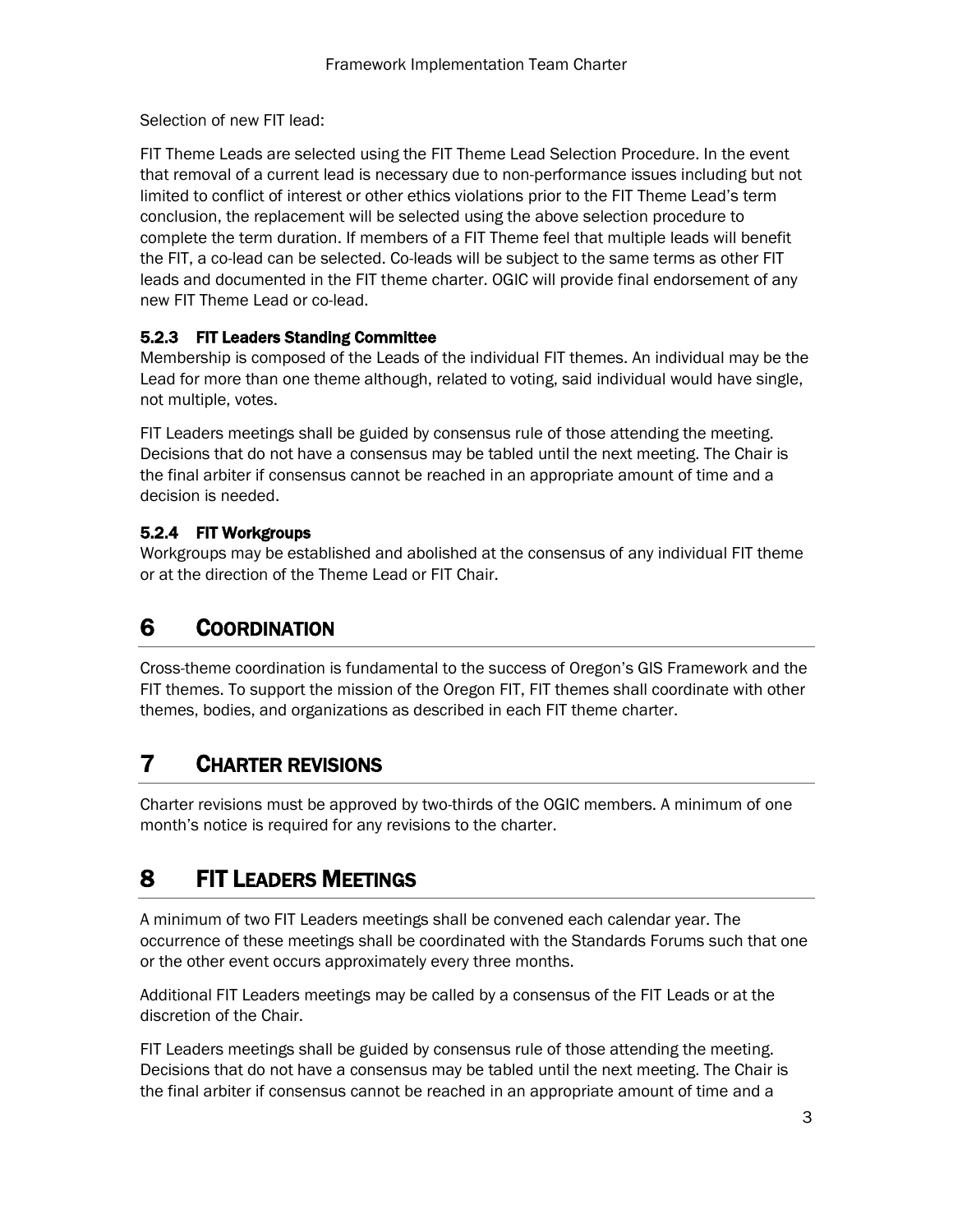decision is needed. Decisions made without consensus are subject to review at a meeting within 12 months.

### 9 MEETING SUPPORT

Individual FIT and FIT Leaders Meeting minutes shall be recorded by a volunteer selected prior to the beginning of each meeting. These minutes and all other documents related to FIT shall be archived and available at the GEO web page [\(http://gis.oregon.gov\)](http://gis.oregon.gov/).

### 10 CHARTER REVISIONS

Charters and charter revisions must be approved by Oregon Geographic Information Council. Proposed charter revisions must be submitted to the OGIC chair and approved by consensus of OGIC members.

### 11 CHARTER APPROVAL

Those named and dated below acknowledge and approve of the Oregon Framework Implementation Team Charter.

| Theresa Burcsu                     | David Percy                    |
|------------------------------------|--------------------------------|
| <b>FIT Chair</b>                   | Geoscience FIT Lead            |
| <b>Thomas Elder</b>                | Nancy Calhoun                  |
| <b>Address Points FIT Lead</b>     | Hazards FIT Lead               |
| Robert Mansolillo                  | <b>Robert Harmon</b>           |
| Administrative Boundaries FIT Lead | Hydrography FIT Lead           |
| Jimmy Kagan                        | <b>Brady Callahan</b>          |
| <b>Bioscience FIT Lead</b>         | Imagery FIT Lead               |
| Phillip McClellan                  | Jimmy Kagan                    |
| Cadastral FIT Lead                 | Land Use/Land Cover FIT Lead   |
| <b>Christopher Daly</b>            | Don Pettit                     |
| <b>Climate FIT Lead</b>            | Preparedness FIT Lead          |
| Tanya Haddad                       | Chad Brady                     |
| Coastal and Marine FIT Lead        | <b>Transportation FIT Lead</b> |
| Jacob Edwards                      | <b>Emmor Nile</b>              |
| <b>Elevation FIT Lead</b>          | <b>Utilities FIT Lead</b>      |
| Randy Oberg                        |                                |

Geodetic Control FIT Lead